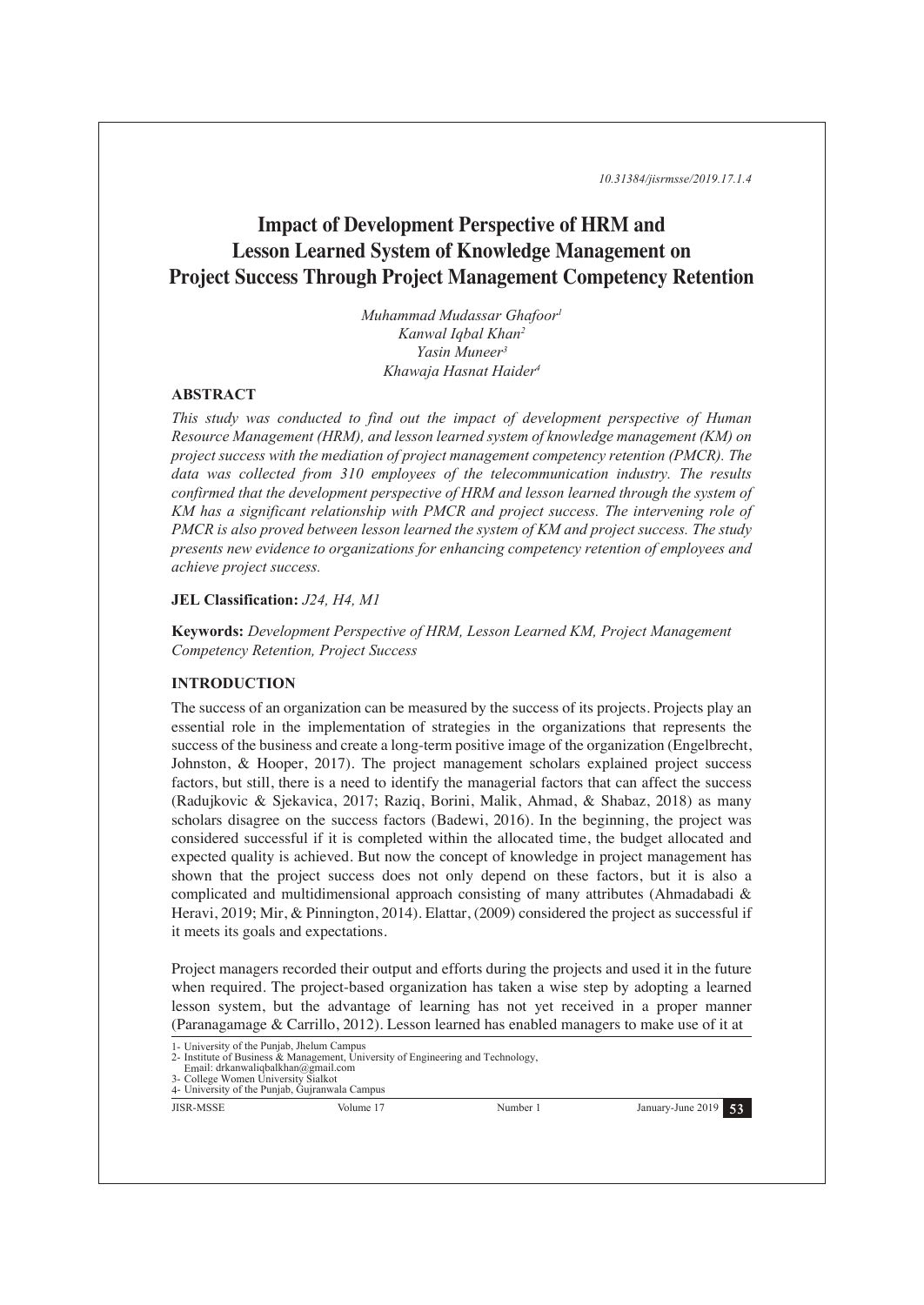the time of need, but it is also necessary to check the reliability of time. Project-based organization need to have a system which conveys the lesson learned to the employees at the time when they are working on the project and even it is crucial for every project based organization to have a proper lesson leaned system and lesson capturing mode because it would not be problem for them when employees leave the organization as the organization is not entirely dependent on individual employees (Senaratne & Malewana, 2011). Many organizations in the field of construction found lesson learned system very useful for the management of knowledge (Caldas & Gibson, 2009).

Knowledge management (KM) is also considered as one of the most critical factors for project success and performance (Duffield, & Whitty, 2016). Knowledge is an important source which is transferred to the organization from the ability of its employees (Hoegl  $\&$  Schulze, 2005). It evolves from an individual mind and differs from individual to individual and cannot be easily shared. An organization that has better KM can perform in a better way and gain strength in competitive advantage. A successful organization know the importance of KM and see the gravity of importance of KM to enhance the performance (Ferrada, Nunez, Neyem, Serpell, & Sepúlveda, 2016). Lesson learned system are seen very useful in the project-based organization, and by adopting its performance will not be affected even when an employee leaves the organization (Caldas & Gibson, 2009). Project-based organizations adopt lesson learned systems to avoid errors and mistakes; adapt things of past successful projects; get a competitive advantage; and ensure innovation in the present project as compared to the previous ones (Paranagamage & Carrillo, 2012).

Human resource development (HRD) is a function that not only deals with the improvement of organizations but also the growth of the individuals (Nguyen & Hadikusumo, 2017). Individual development is an essential part of the HRD, therefore, organizations paid more attention to improving the performance of individuals (Kuchinke, 2010). Development perspective of Human Resource Management (HRM) can provide an environment for cooperation among the employees and build trust and shared culture in the organization (Lee, Park, & Baker, 2018). HRD practitioner should be supportive and open to talk to employees and provide them coaching to increase knowledge productivity and social interaction among the employees within the organization to enhance their innovative behavior (Pak, Carden, & Kovach, 2016). Organizations use the technique to build a proper attitude in the organization to improve the knowledge and capabilities of the employees to increase the productivity and performance It is an essential process of the HRM to enable learning in the organization for the employees for the better productivity of the organization (Gubbins & Garavan, 2006). Therefore, there is a need to investigate the effect development perspective of HRM, and lesson learned the

system of KM on project success.

Project success also depends on the project management competency retention (PMCR) which in turn results in the overall business success of project-oriented companies (Crawford, 2005). PMCR plays an essential role in the survival of the organization because the knowledge, experience, and interest in work enable the managers to be successful in their job (Ekrot, Kock, & Gemunden, 2016). Today winning, and growing organizations are those that have a high level of competencies. Competency can be retained by the organization when it satisfies its employee's needs, provides a career path and a better working environment for its

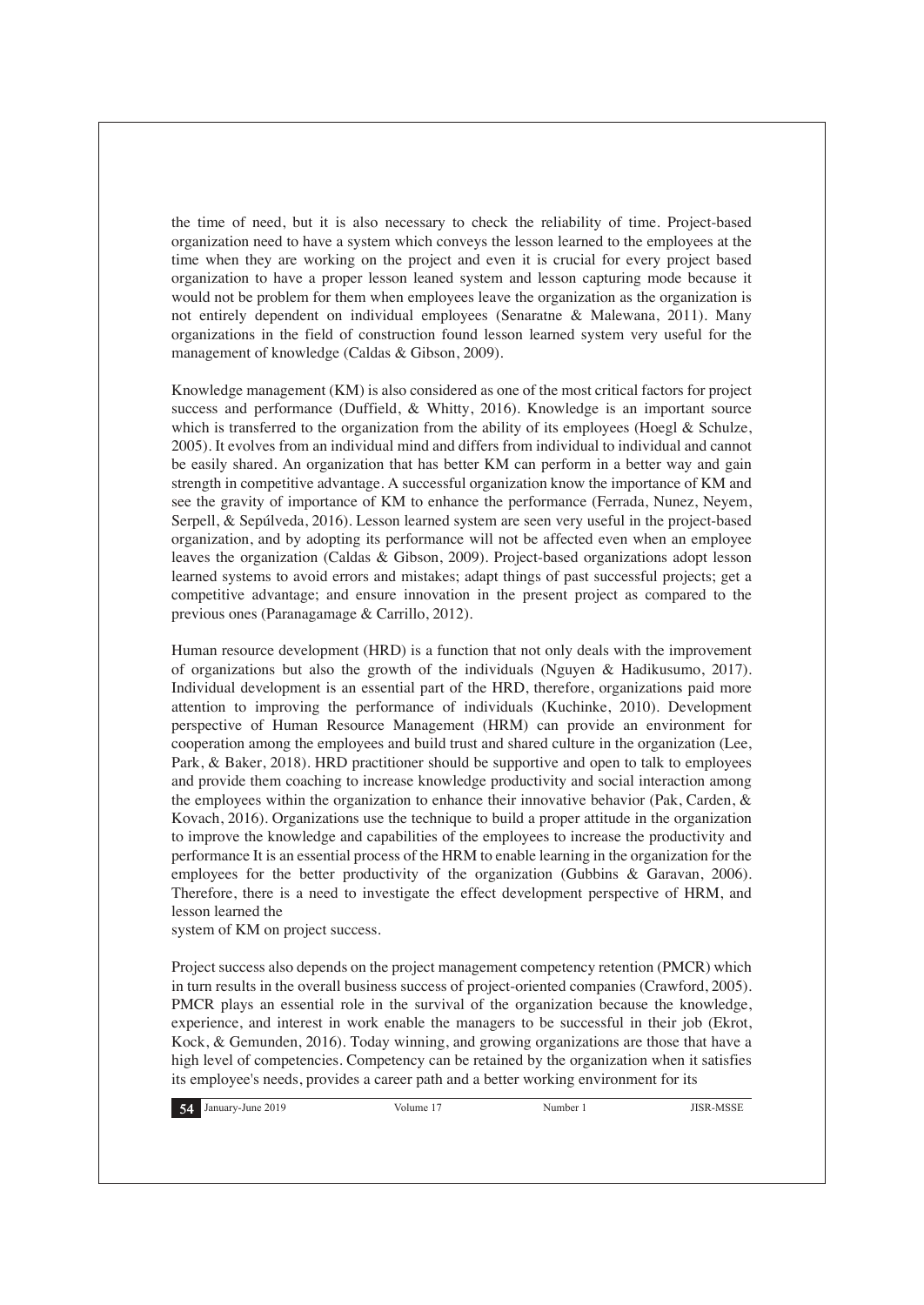employees (Kwenin, Muathe, & Nzulwa, 2013). The organization should learn to retain its competent employees at different levels, and it starts at the time when employees are hired (Kregel, Ogonek, & Matthies, 2019), it also provides the competitive edge.

Therefore, the present study focuses on the mediating role of PMCR and its importance for project-oriented companies. The current study is aimed to find out the effect of the development perspective of HRM, and lesson learned system of KM on project success through PMCR. So far, to the best of our knowledge, very few studies have investigated the intervening role of PMCR even though it plays an essential role in project success (Ekrot et al., 2016). The findings of the study will be beneficial of the academicians as well as for the managers as it highlights the importance of two management practices in the context of project management. It further specifies the significance of PMCR in achieving project success.

# **LITERATURE REVIEW AND HYPOTHESES DEVELOPMENT**

# **Developmental Perspectives of HRM and PMCR**

In most of the organization, projects are a short-term process, so projects managers do not get a proper career path in this line as once the project completes, projects managers will no longer remain with that organization. So project managers stay at the specific position for a short period as compared to the line manager. Therefore, it is crucial to provide a career path to the project manager which should be according to their qualification and experience and comparable with the line managers of the organizations (Badewi, 2016). Most of the well-reputed organizations have not adopted this structure. Whereas, most of the studies have mentioned that providing career opportunity help with the organization to retain their employees and it has a significant positive impact on the retention of the employees (El-Sabaa, 2001). When an organization promotes its internal employees by their performance, then it enhances its own performance and retention rate as well (Chamberlin, Newton, & LePine, 2018).

When an organization provides a career opportunity to its employees, then it would indirectly put a negative impact on its employee's intention to leave the organization (Allen & Bryant, 2010) and results in high performance (Zollo & Winter, 2002). HRD put a significant impact on the performance of the employees and increase their level of commitment and knowledge. The purpose of creation and enforcement of the HRD program is to enhance the ability of the employees for getting desired outcomes (Bell & Kozlowski, 2008). All branches of HRD help organization to increase the competency of the employees and enable them to learn new knowledge and skills which ultimately improve the performance of the organization (Noe, Tews, & Dachner, 2010).

H1: There is a significant positive relationship between development perspective of HRM and PMCR.

#### **Development Perspective of HRM and Project Success**

HRM plays a vital role in the success of an organization. HRM consists of guideline, training, and process that have an impact on the attitude, behavior, and outcome of the employees. HRM is considered as the most essential and beneficial asset of the organization. Although many organizations moved from conventional to project management, its role is still essential for both the organizations. Mostly the HRM processes are for a permanent organization where

| <b>JISR-MSSE</b> | Volume. | Number | 2019<br>January-June |  |
|------------------|---------|--------|----------------------|--|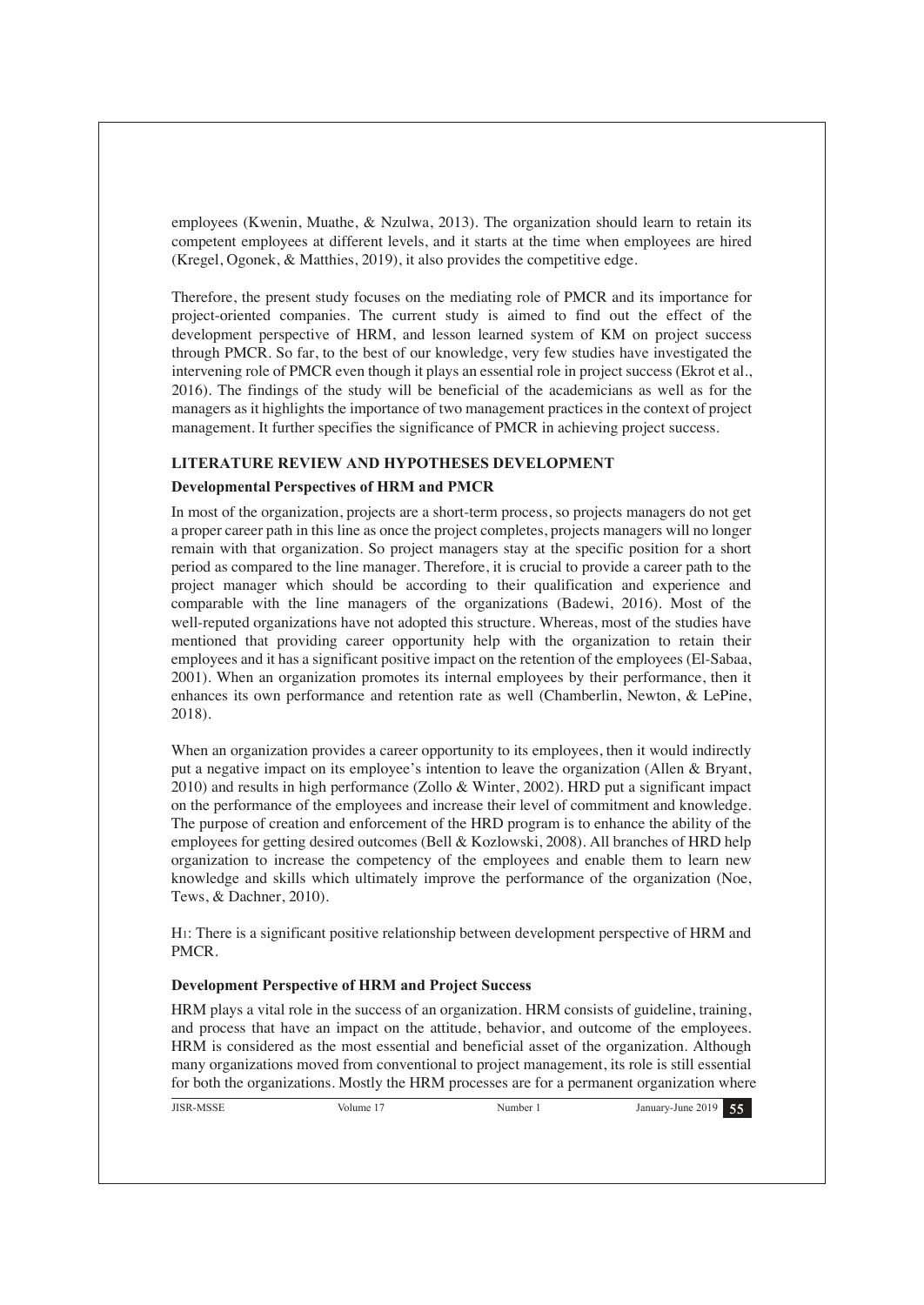employees have fixed position and not for a project-based organization where project managers have no specific position. In conventional organizations, employee training is arranged formally whereas, in project-based organization project manager take more responsibility and have less time for the completion of the project, so they work more to complete the project in time.

These circumstances have forced to create a new strategy of HRD for project-based organizations. It has created a new way of recruiting employees on a short-term basis for the specific project and career development as well. HRD put a significant impact on the performance of the employee and increase their level of commitment and knowledge (Hutchings, Zhu, & Cooper, 2009). Organizational support and incentive can enhance the level of commitment of the employees and employees with a high commitment level contribute more towards goal attainment (Lee et al., 2018). The adequate HRM facilitates employees to participate and performs the operations of the organization effectively and efficiently to achieve the goals and objectives of the organization (Kuchinke, 2010).

H2: There is a significant Positive relationship between Development Perspective of HRM and Project Success.

#### **Lessons Learned Systems of KM and PMCR**

The learning and knowledge sharing opportunities help in retaining competency in the organization for an extended period. Developing a culture of knowledge sharing in organizations is one of the essential factors of keeping competency and reducing turnover. Those organizations that enhance knowledge sharing culture can retain their employees for a long time (Smith & Oczkowski, 2011). According to Grant (1996), those organizations that foster learning and knowledge sharing are more able to retain competency and get a competitive advantage (Grant, 1996). When the projects complete project managers transfer to different departments without keeping the lesson learned by them but no doubt the lesson learned by them during the project enhance their competency which remains with the organization for successful completion of the future projects (Stosic, Mihic, Milutinovic, & Isljamovic, 2017). When managers share a lesson learned by them during the execution of the projects with each other their ability to deal with projects enhance and by this they would be able to deal with the future project more effectively and efficiently (Lobo, & Whyte, 2017).

Lesson learned is the process of knowledge creation based on the information collected from the previous project and stored which is then used at the start of the new project in a new way. It is a process of converting individual knowledge into organizational expertise (Hoegl & Schulze, 2005). Lesson learned is used to enhance the competency by sharing the experience of project managers which is then used for the execution of new projects to get the desired outcome (Zollo & Winter, 2002). The creation of proper storage of lesson learned system used to retain the competency of the project managers. Lesson learned is considered as a critical factor for retaining project management competency. Adoption of KM strategies add value to the organization outputs and enhance their performance (Gholami & Asli, 2013). Tseng, (2014) stated that the lesson learned system is very useful in a project-based organization and by adopting its performance will not be affected even when the employee leaves the organization. According to Paranagamage and Carrillo, (2012) there are few reason that force project-based organization to adapt lesson learned system most important is that it enables

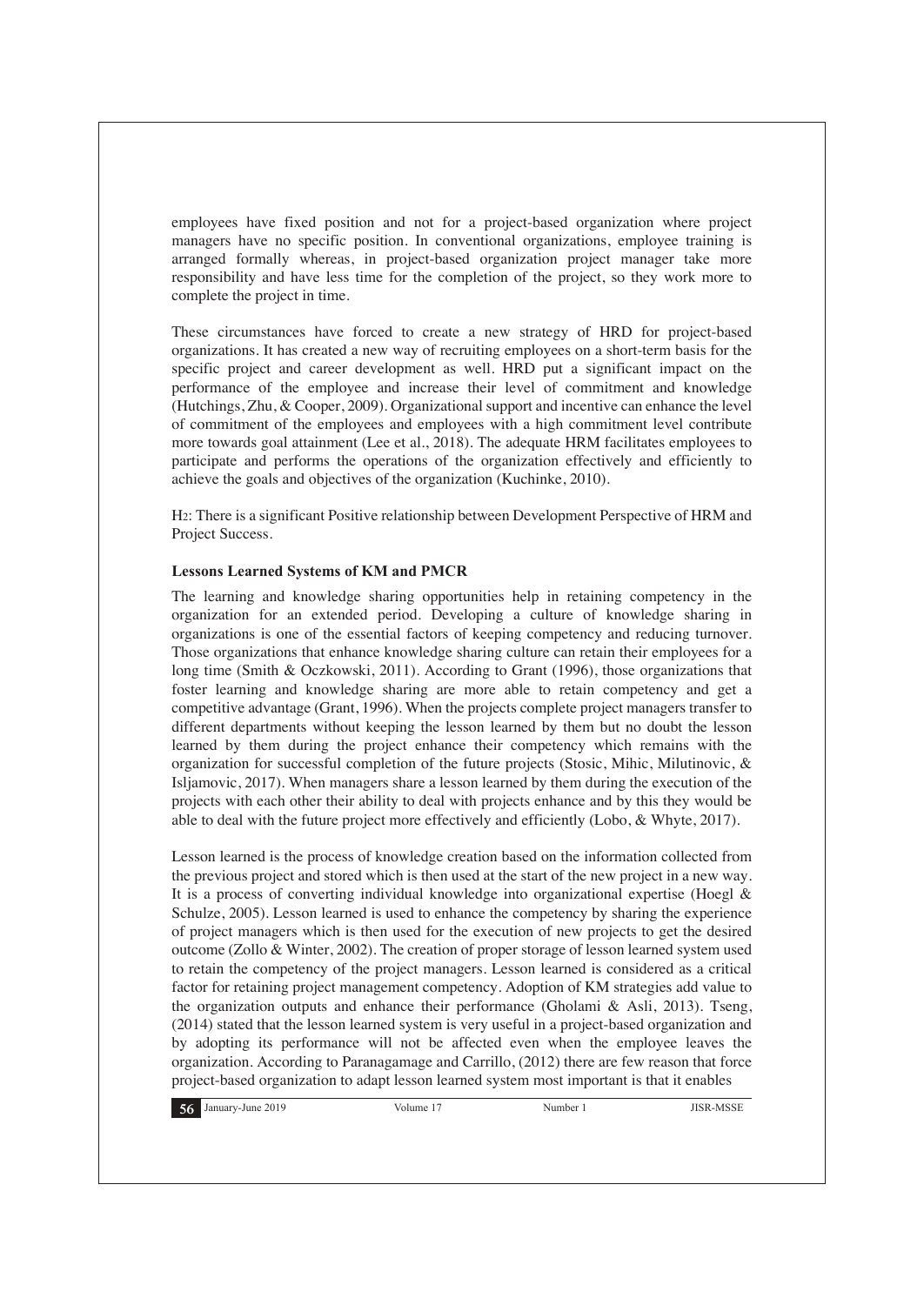organization not to repeat the mistake that took place in the past projects, to make sure the thing that enables past project successful has adopted or not in the present project, to get a competitive advantage and to ensure innovation in the current project as compared previous one.

H3: There is a significant Positive relationship between Lesson Learned System of KM and PMCR.

#### **Lesson learned System of KM and Project Success**

Knowledge plays an important role in getting a competitive advantage, adopting innovation and success of projects. Some argue that innovation in an organization mainly depends on the knowledge and competency of its employees. It is important to have effective management for storage, utilization, and sharing of knowledge (Gemunden, Lehner, & Kock, 2018). Knowledge transfer has seen very fruitful for those organization which is connected with each other like groups (An, Garvin, & Hall, 2017) and franchise and these organization share knowledge more effectively as compared to the independent organizations. Knowledge sharing is one of the factors which help the organization in gaining a competitive advantage (Gemunden et al., 2018). Goals and objective of the organization can be achieved in a matchless way when the learning in the organization is on a regular basis, KM is considered as one of the most important factors for the success of a project and performance of the organization. Knowledge is an important source which is transferred to organization from the ability of its employees and it is an important source of getting a competitive advantage. The methods of KM should be followed at the start of the project, and at the end of the project, all the lesson learned from that project should be collected. The value of the organization increases when knowledge is shared and distributed among the employees.

Knowledge will be useless when it is not utilized effectively and efficiently (Yusof & Bakar, 2012). KM is an important issue for getting a competitive advantage for long-term (Duffield, & Whitty, 2016). The implementation of KM strategy in the organization enables an organization with value and quality of performance. There are numerous studies has been done to find out the impact of KM on the success of a project Suraj & Ajiferuke, (2013) and Tseng, (2014). KM is an important process in enhancing the performance of the organization. Knowledge gain in term of response from the customers helps the organization to increase the performance of the project, and it helps in creating a good relationship with the customer that ultimately enhances the performance of the projects and satisfaction of the customer (Ferrada et al., 2016). From the past decade knowledge formation in the organization has become the important element of empirical and theoretical studies (Zhao, Zuo, & Deng, 2015). Knowledge formation is the method to evaluate the lesson delivered by the employees and to link and save it with organizational knowledge system (Hoegl & Schulze, 2005).

Recently a number of the organization are adopting knowledge for the successful outcome of their projects and in the recent years (Metaxiotis & Ergazakis, 2005) number of studies has been conducted on the importance of KM. Ahammad, Tarba, Liu, & Glaister, (2016) supported KM as an important branch and suggested to implement KM in the public organization for the improvement of operations in public sector and it is possible when official want it to be implemented as in the process of KM, knowledge is shared among different organization which would be proved beneficial for the involved organizations and it is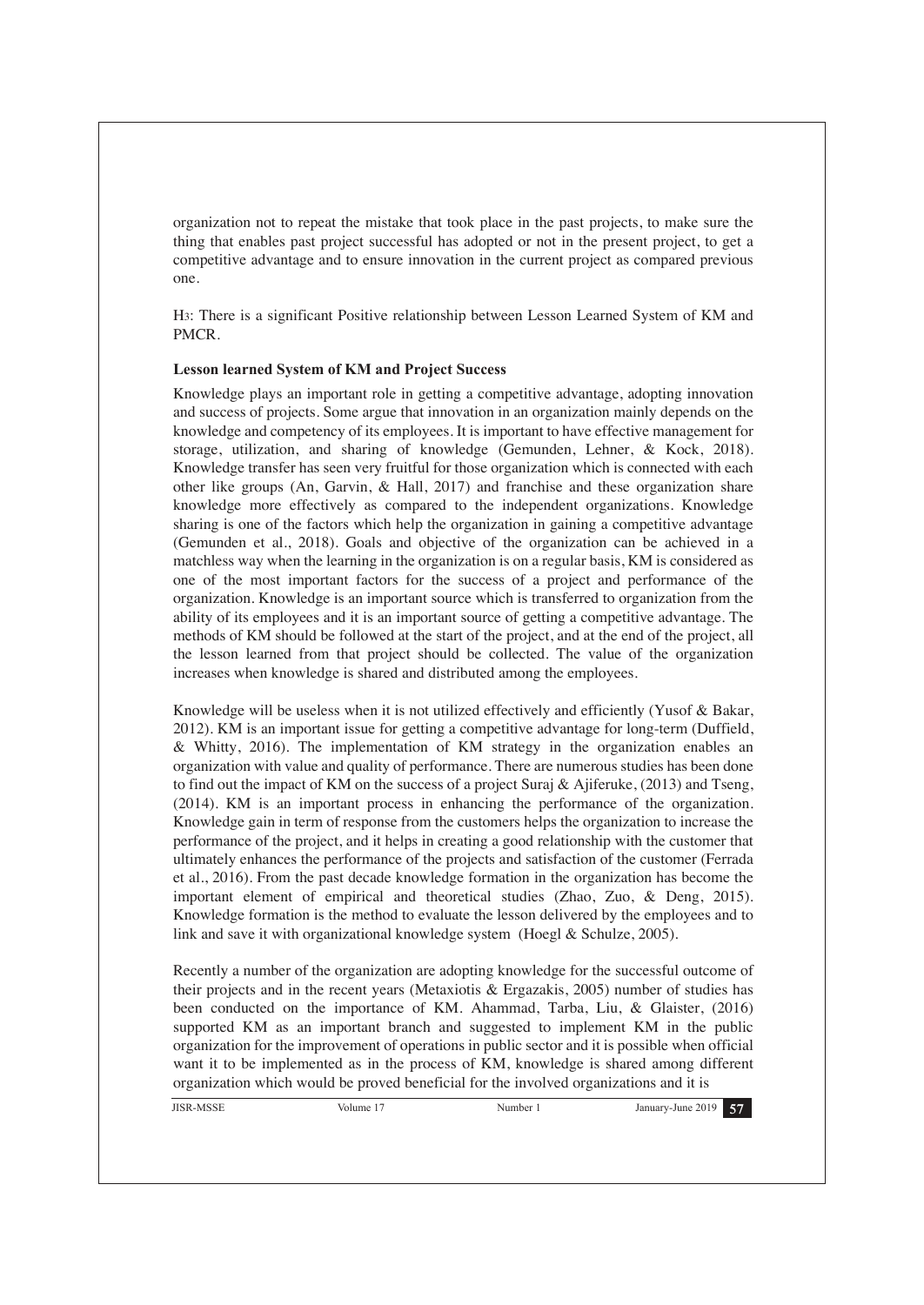possible only when the authorities show their consent in this matter. Learning is crucial for getting a competitive edge. Today in this competitive environment every organization wants success in their projects and wants to achieve high progress which is possible only with the effective KM system (Grant, 1996). Learning has an impact on the performance of the organization especially in adopting new technology and in progress of the new product, and it is adapted to combine employees and to make them smart, innovators a better decision maker (Ferrada et al., 2016). Learning is crucial and beneficial for the newness of the project in the project based organization as learning improve the skill of the employees and enable the organization to present their project in a better form (Sammarra & Biggiero, 2008) their performance enhancement and learning to enable them to move with the market. According to (Paranagamage & Carrillo, 2012) there are few reason that force project-based organization to adapt lesson learned system most important is that it enable organization not to repeat the mistake that took place in the past projects, to make sure the thing that enables past project successful has adopted or not in the present project, to get competitive advantage and to ensure innovation in the present project as compared previous one. When there is no any proper system for managing knowledge and lesson learned system it will result in improper delivery of the project which leads to the dissatisfaction of the customer and it is very harmful to the image of the organization in the competitive environment (Duffield, & Whitty, 2016) KM has gain a lot attention of the management scholar and it has been considering as the most important factor for the success of the project based organization as well as gaining the strength in competitive advantage.

H4: There is a significant Positive relationship between Lesson Learned System of KM and Project Success.

## **PMCR and Project Success**

Retaining competent employees is very beneficial for the organization, organization when retaining its competent employee, it enables it to fulfill its goals and objective and employer should have the ability to retain its competent employees at least longer than its competitor. The organization required competency for competitive advantage and employees need career and competency and skill development opportunity (van der Vleuten, 2015). Providing competency development chances to the employee are beneficial for both organization and employees and doing, so organization gains competitive advantage whereas employee gains a chance to enhance their competencies. The organization fails to retain competency when an organization does not provide career opportunity to its employees and organization face negative output from their employees (Ekrot et al., 2016). The organization fails to retain competency as the project managers face time pressure, stress, and conflict, such environment results in loss of competency (Turner & Keegan, 2008). Many organizations fail to retain their project managers (Holzle, 2010). Project manager faces stress and time and work burden which positively linked with quitting the job (Aitken & Crawford, 2007) and that the time when they seek for the support of the organization (Cao & Hirschi, 2014). Competency of a project manager plays an important role in delivering the project successfully, and it is mixture or knowledge and ability of the manager (Aitken & Crawford, 2007) competency needed by project managers vary and depend on the nature of the project (Muller & Turner, 2007) therefore it is an imperative work for the project manager to tackle with different situation effectively and efficiently.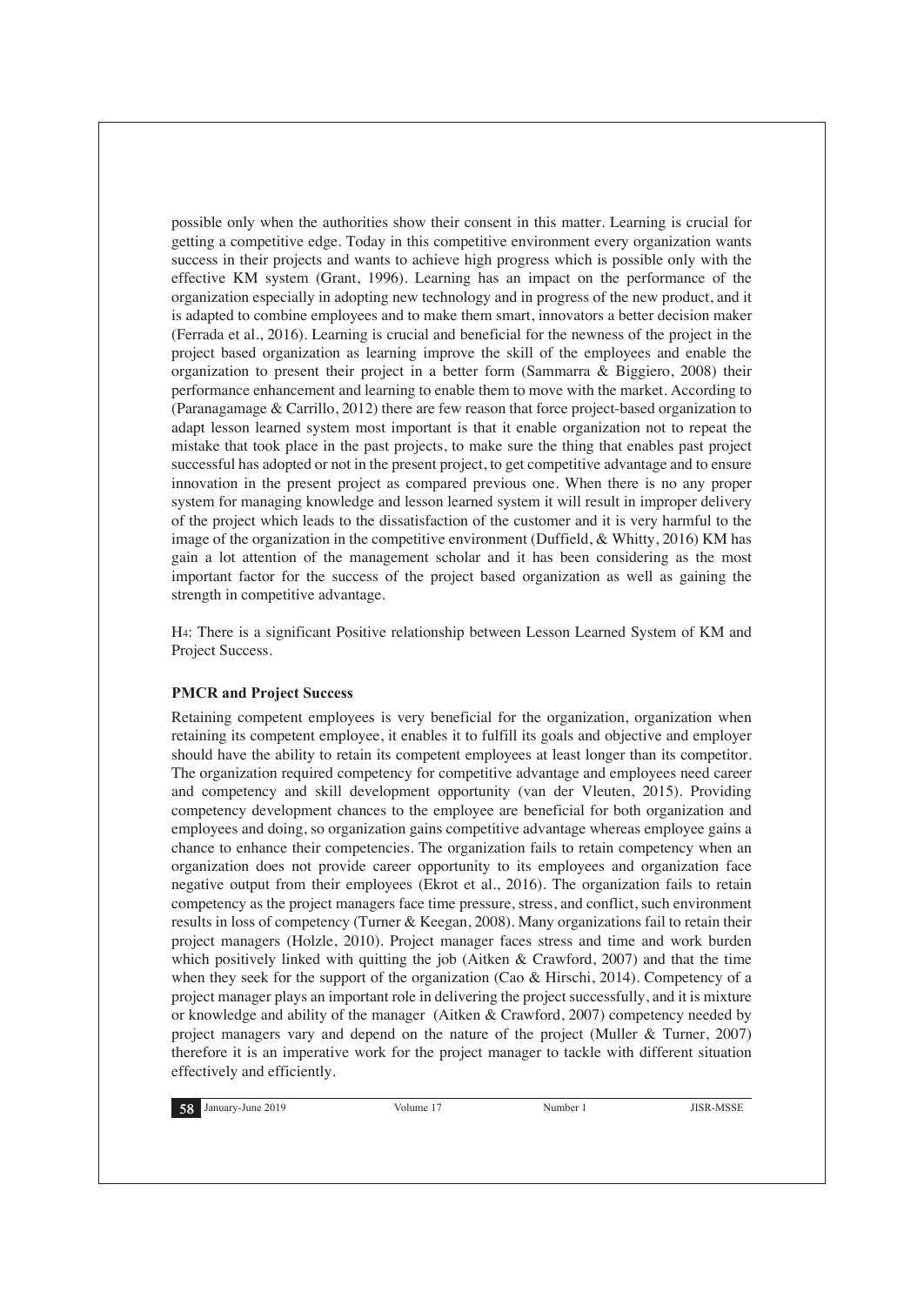The main task of project managers is to use their competency to collaborate with members and perform a task according to the project management schedule and within a specific time. To perform the task, a project manager should have a competency to fulfill the work efficiently and effectively. Project managers are required to combine their entire competence to collaborate and communicate with team members to perform the given task and to get desired results. Organizations deals with project and number of projects are being failed. Therefore (Bredillet & Tywoniak, 2015) organizations need competency for quick results which increases the demand of project managers, Fast-growing organizations demand competent project managers for sensitive issue who not only deals with projects but also collaborate and communicate to resolve unethical issues. Hence, studies have presented a series of competency retained by project managers (El-Sabaa, 2001). The project manager should possess a high-level competency to achieve success and avoid failure (Marabelli, & Galliers, 2017). Project management competency is to figure out the business operation and know-how of skills and understanding of business surroundings (Suikki & Tromstedt, 2006). For better performance, it is crucial to find out the competency of every member and tie them to a single aim to achieve high performance. Research reveals that it is fruitful for the organization to attain collective competency (Ruuska & Teigland, 2009). Competency plays a vital role in the success of a project (Jha & Iyer, 2007).

H5: There is a significant Positive relationship between PMCR and Project Success.

# **Mediation Role of PMCR**

Most of the studies have mentioned that providing career opportunity help the organization to retain its employees and it has a significant positive impact on the retention of the employees. When an organization promotes their internal employees by their performance, then this thing enhances the performance of the employees and employees remain with the organization, and numerous studies have supported that promoting employees by performance has a negative relationship with turnover (Chamberlin et al., 2018). When an organization provides career opportunity to its employees, then it would indirectly put a negative impact on their intention to leave the organization (Allen & Bryant, 2010). In the same way, when organizations provide promotion chances to their employees, it also put a negative impact on their intention to leave the organization (Nguyen & Hadikusumo, 2017). Providing a proper career path to project managers helps the management to retain project managers in the organization (Bredin & Soderlund, 2013). Providing proper training to employees is also a substantial tool to eliminate the issue of turnover.

Formal training to employees has a positive impact on the retention of the employees, and it also enhances the competency of the employees. An et al., (2017) also supported that providing job-related training to employees have a positive impact on the retention of the employees. When an organization provides learning chances to enhance the competency of the employees, it also put a negative impact on their intention of turnover (Ng & Butts, 2009). Development perspective and training opportunities to employees have a negative impact on turnover intention of the project's managers and when they remain with the organization and deals with different projects and learn from their experience ultimately their competencies enhance which results in high performance and when these managers with such competencies promoted to top management then goals of the organization will be achieved easily (Zollo & Winter, 2002).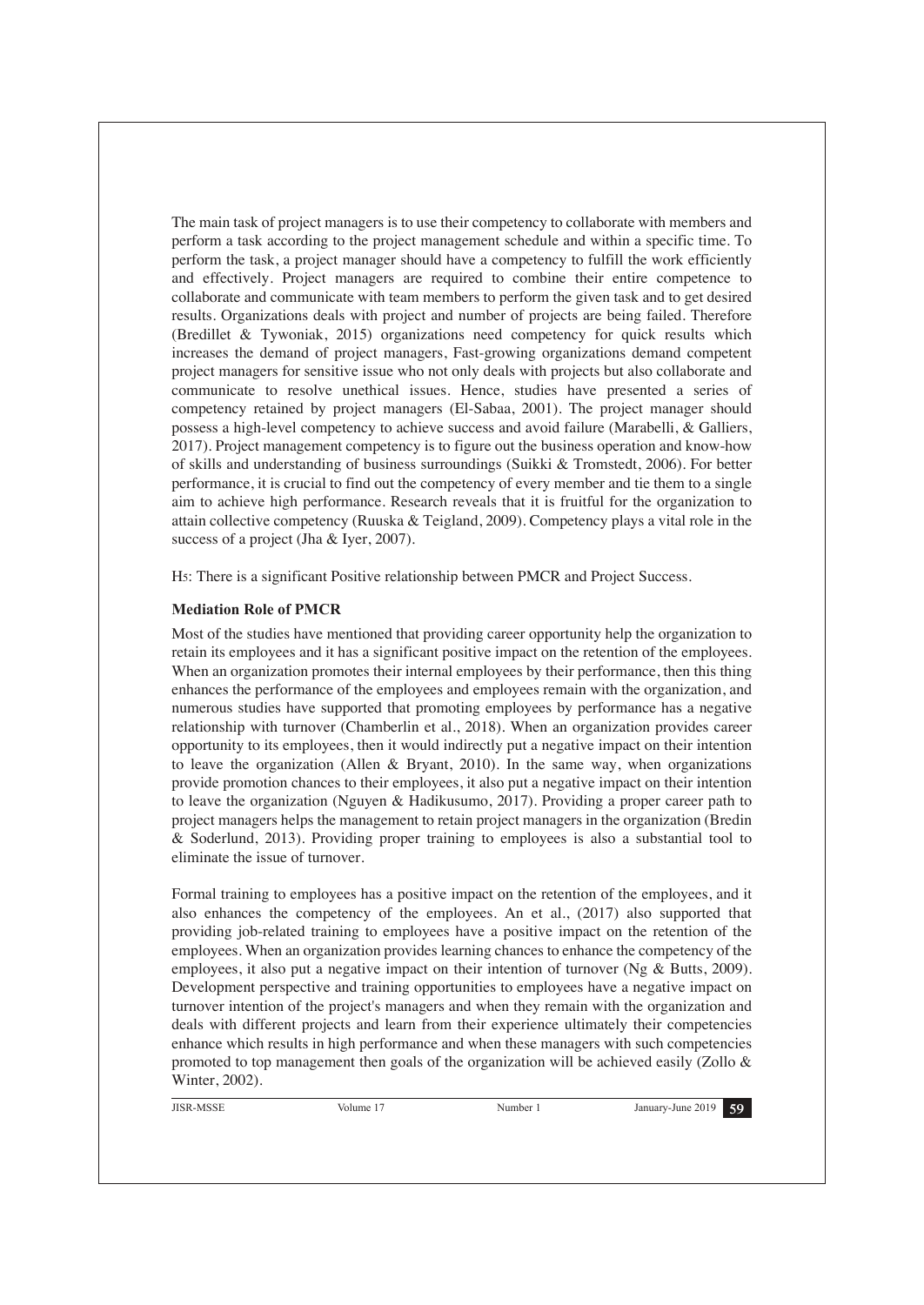Organization required competency for competitive advantage and employees need career and competency and skill development opportunity. Providing competency development chances to the employee are beneficial for both organization and employees and doing, so organization gains competitive advantage whereas employee gains a chance to enhance their competencies (van der Vleuten, 2015). The organization fails to retain competency when an organization does not provide career opportunity to its employees and organization face negative output from their employees (Kregel et al., 2019). The organization fails to retain competency as the project managers face time pressure, stress, and conflict, such environment results in loss of competency (Turner & Huemann, 2008). Many organizations fail to retain their project managers (Holzle, 2010). Project manager faces stress and time and work burden which positively linked with quitting the job (Aitken & Crawford, 2007) and that the time when they seek for the support of the organization (Allen & Bryant, 2010; Cao & Hirschi, 2014).

H6: There is a mediating impact of PMCR between Development Perspective of HRM and Project Success.

Knowledge sharing is one of the factors which help the organization in gaining a competitive advantage (Gemunden et al., 2018). Goals and objective of the organization can be achieved in a matchless way when the learning in the organization is on a regular basis, KM is considered as one of the most important factors for the success of a project and performance of the organization. Knowledge is an important source which is transferred to organization from the ability of its employees and it is an important source of getting a competitive advantage (Davies, & Brady, 2016). Methods of KM should be followed at the start of the project, and at the end of the project, all the lesson learned from that project should be collected. Value of the organization increases when knowledge is shared and distributed among the employees. Knowledge will be useless when it is not utilized effectively and efficiently (Yusof & Bakar, 2012).

Adoption of KM strategies add value to the organization outputs, and this strategy has been extensively adopted by many organizations, and it has enhanced the performance of adopted organizations reported by numerous scholars (Duffield, & Whitty, 2016; Tseng, 2014). Learning is crucial and beneficial for the newness of the project in the project based organization as learning improve skill of the employees and enable organization to present their project in a better form (Sammarra & Biggiero, 2008) their performance enhancement and learning to enable them to move with the market (Davies, & Brady, 2016). lesson learned system are seen very useful in a project-based organization and by adopting a lesson learned system the performance would not be affected even when the employee leaves the organization. Competency needed by project managers varies and depend on the nature of the project (Muller & Turner, 2007) therefore it is an imperative work for the project manager to tackle with the different situation effectively and efficiently.

The primary task of project managers is to use their competency to collaborate with members and perform a task according to the project management schedule and within a specific time. To perform the task, a project manager should have a competency to fulfill the work efficiently and effectively. Project managers are required to combine their entire competence to collaborate and communicate with team members to perform the given task and to get desired results. Organizations deals with project and number of projects are being failed, therefore

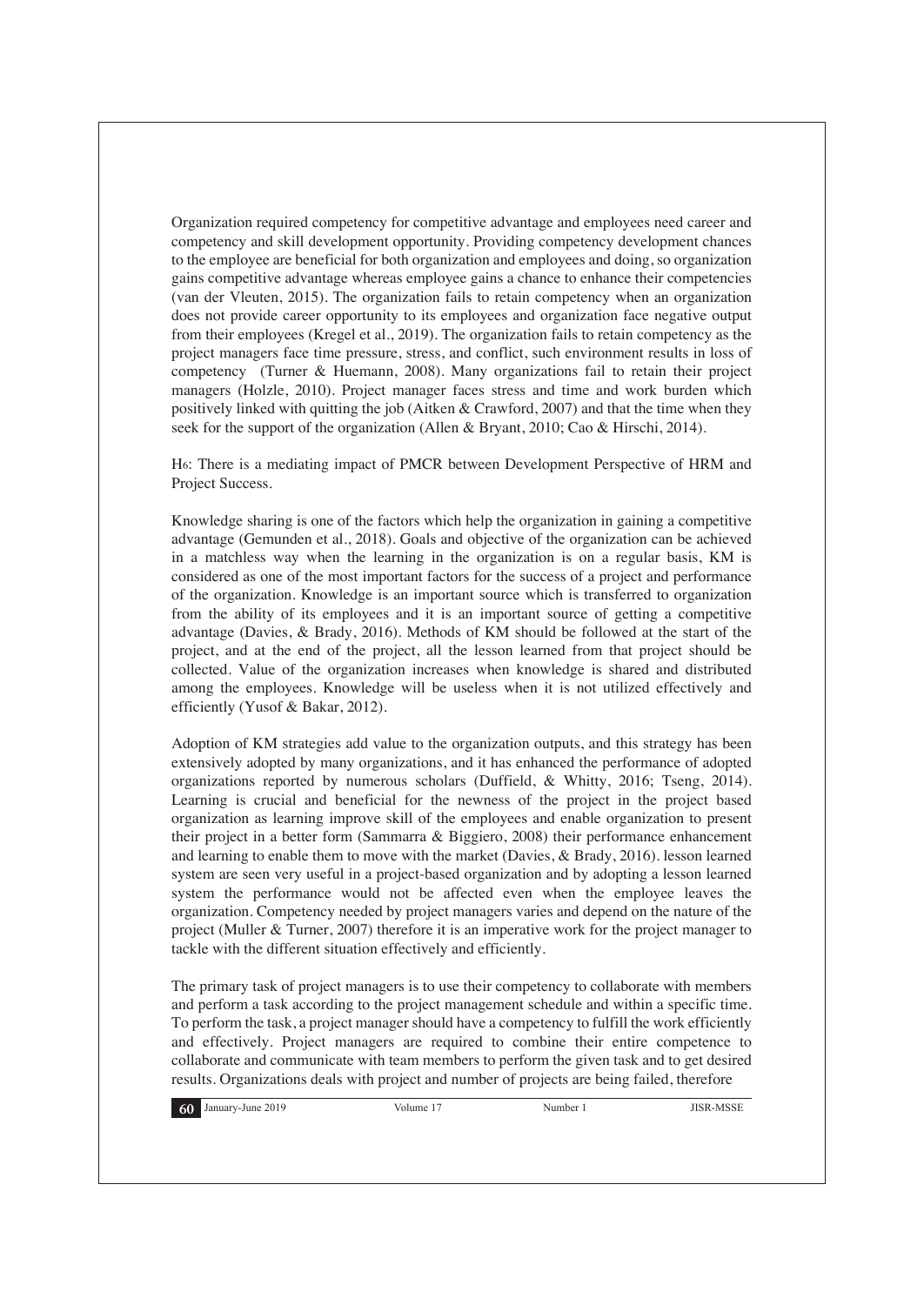(Bredillet & Tywoniak, 2015) organizations need competency for quick results which increases the demand of project managers. The project manager should possess a high-level competency to achieve success and avoid failure (Marabelli, & Galliers, 2017). Project management competency is to figure out the business operation and know-how of skills and understanding of business surroundings (Suikki & Tromstedt, 2006). For better performance, it is crucial to find out the competency of every member and tie them to a single aim to achieve high performance (Ruuska & Teigland, 2009). Competency plays a vital role in the success of a project (Jha & Iyer, 2007).

H7: There is a mediating impact of PMCR between Development Perspective of HRM and Project Success.





## **RESEARCH METHODOLOGY**

#### **Sample and Data Collection**

Data is collected from the employees of the telecommunication sector. There are five telecommunication companies existed in Lahore, out of which two were selected at random. 400 questionnaires were distributed but respondents returned 321 questionnaires, and the study gained an actual response rate of 80%. This high response rate is owing to the adoption of personal administered questionnaire technique. Some questionnaires were excluded because of missing values by using list-wise deletion method which includes appropriate statistical analysis and after that 310 complete questionnaires were selected for further proceeding which is an appropriate sample according to the rule of thumb of Hair, Hollingsworth, Randolph, and Chong (2017).

Data is collected through a self-administered questionnaire that contains five items for PMCR to investigate whether the targeted sectors can retain their competency in project management or not. These items were taken from Smith and Oczkowski (2011) and were adapted to the project management context. Nine items for project success were taken from Ekrot et al., (2016). These items were used to measure project success in the context of the time, budget, quality, and customer satisfaction. The questionnaire items for Development Perspective of HRM are ten taken from Bredin and Soderlund (2013) that investigate the extent of employee satisfaction with the development perspective of HRM in retaining the competency. Seven questions for the lesson learned the system of KM are employed were extracted from Turner and Keegan, (2008) to examine whether the targeted sectors have a useful lesson learned the system or not and its impact on competency retention. The type of scale that is used for the questionnaire as an instrument is "Five Point Likert Scale" with commentators as 1 to 5 from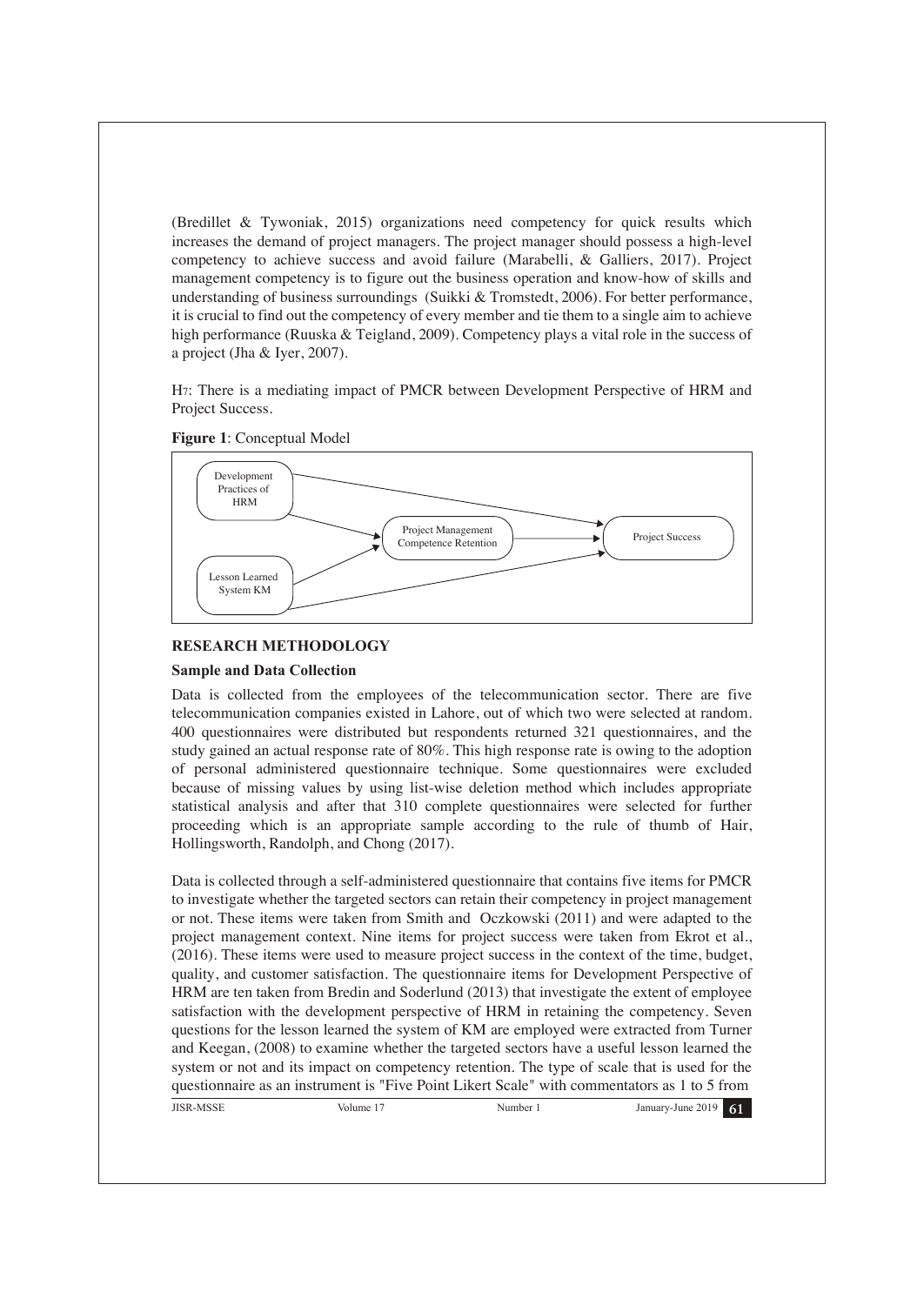strongly disagree to strongly agree. Respondents respond to the point at which they satisfied with the items. The questionnaire items are initially assembled in English.

## **Sample Description**

Demographic details of respondents show that 57.7% (n = 179) are male, and 42.3% (n = 131) are female. Respondents whose age are 20 or less are 5.5%(n=17), age between 21-24 are 22.9% (n=71),25-29 are 27.7%(n=86), 30-39 are 22.9%(n=71), 40-49 are 15.5%(n=48) and 50-59 are 5.5% (n=17). The majority (55.2%, n = 171) of the participants are single and 44.8% (n=139) are married. About 0.6% (n = 2) have Matriculation,6.8%(n=21) are intermediate, 52.3(n=162) have bachelor's degree and 40.3% (n=125) have master's degree as the highest educational qualification. The frequency of the participant has less than one-year job tenure in the specific organization is 11.6%(n=36), participant having 1-2 years  $14.5\%(n=45)$ , participants having 3-4 years are  $23.5\%(n=73)$ , 5-6 years job tenure are  $10.6\%(n=33)$ , 7-10 years job tenure  $28.1\%$  (n=87 and the participant having more than ten years job tenure in the specific organization are 11.6%(n=36).

| <b>Characteristics</b>                    | Frequency        | <b>Present</b>    | <b>Cumulative Percent</b> |
|-------------------------------------------|------------------|-------------------|---------------------------|
| <b>Gender</b>                             |                  |                   |                           |
| Male                                      | 179              | 57.7              | 57.7                      |
| Female                                    | 131              | 42.3              | 100.0                     |
| Total                                     | 310              | 100.0             |                           |
| Age                                       |                  |                   |                           |
| $\overline{20}$ or less                   | 17               | 5.5               | 5.5                       |
| $21 - 24$                                 | 71               | 22.9              | 28.4                      |
| $25 - 29$                                 | 86               | 27.7              | 56.1                      |
| 30-39                                     | 71               | 22.9              | 79.0                      |
| 40-49                                     | 48               | 15.5              | 94.5                      |
| 50-59                                     | 17               | 5.5               | 100.0                     |
| Total                                     | 310              | 100.0             |                           |
| <b>Marital Status</b>                     |                  |                   |                           |
| Married                                   | 139              | 44.8              | 44.8                      |
| Single                                    | 171              | 55.2              | 100.0                     |
| Total                                     | 310              | 100.0             |                           |
| Education                                 |                  |                   |                           |
| Matriculation                             | $\overline{2}$   | .6                | .6                        |
| Intermediate                              | $\overline{21}$  | 6.8               | 7.4                       |
| Graduation                                | 162              | 52.3              | 59.7                      |
| Post-Graduation                           | 125              | 40.3              | 100.0                     |
| Total                                     | 310              | 100.0             |                           |
| <b>Job Tenure in Current Organization</b> |                  |                   |                           |
| Less than one year                        | 36               | 11.6              | 11.6                      |
| $1-2$ years                               | 45               | 14.5              | 26.1                      |
| 3-4 years                                 | $\overline{73}$  | $\overline{23.5}$ | 49.7                      |
| $5-6$ years                               | $\overline{33}$  | 10.6              | 60.3                      |
| $7-10$ years                              | $\overline{87}$  | 28.1              | 88.4                      |
| More than 10 years                        | $\overline{36}$  | 11.6              | 100.0                     |
| Total                                     | $\overline{310}$ | 100.0             |                           |
| 62 January-June 2019                      | Volume 17        | Number 1          | <b>JISR-MSSE</b>          |

**Table 1**: Descriptive Statistics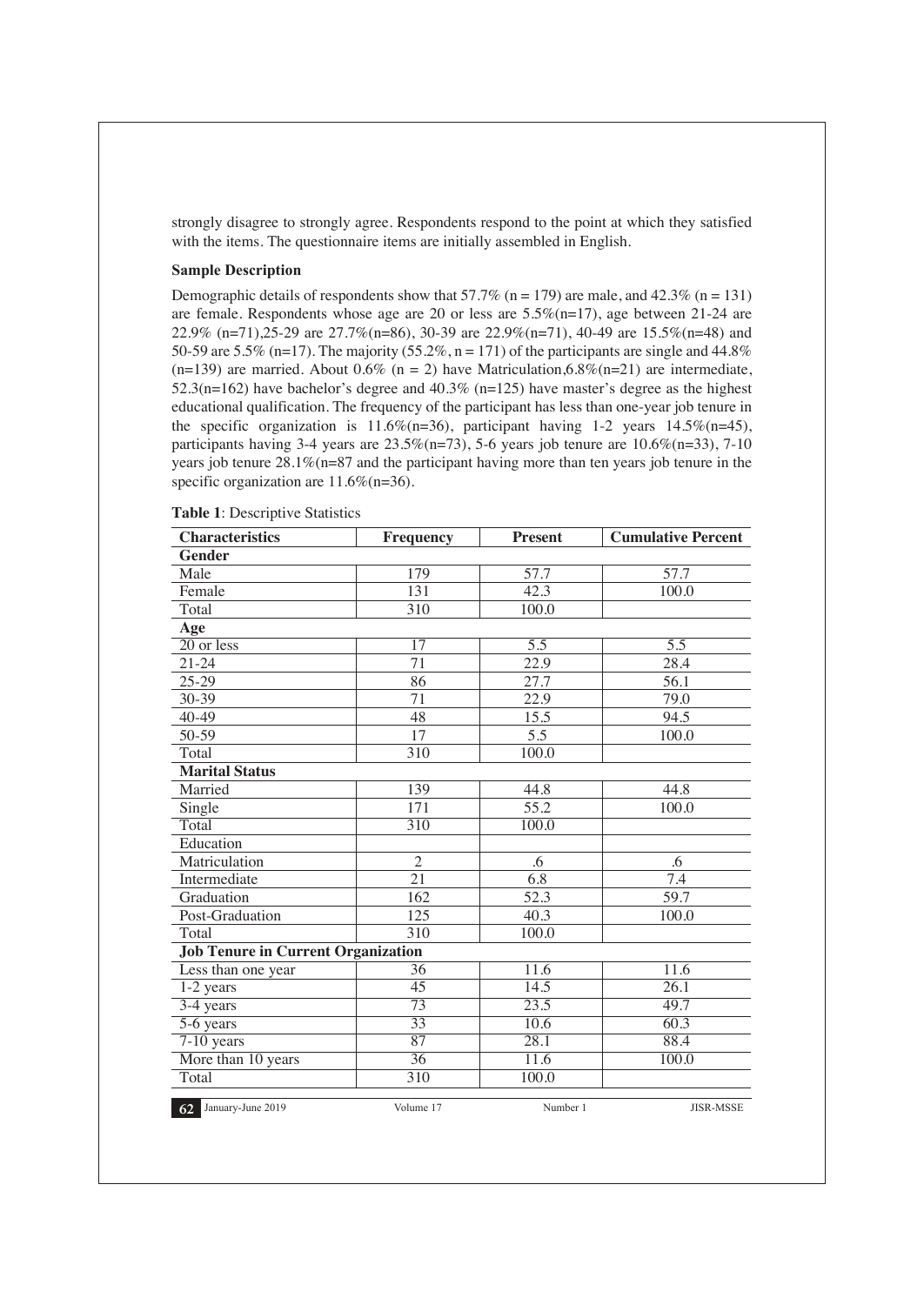## **RESULTS AND DISCUSSION**

#### **Descriptive Statistics, Reliability and Validity of Constructs**

In the present study, SPSS 23 is used to impute the data. Table 2 provides a detailed description of the sample participants along with the correlation among the variables. The reliability of all the scales is measured with Cronbach's Alpha which is a more suitable technique for measuring the internal consistency of items. The results reveal that all the scales are reliable as their Alpha values are higher than (0.70) minimum acceptable limit. The mean, standard deviation, and correlations among variables are presented in this table. The values of standard deviations for all four variables are less than one which means that the properties of all variables are normally distributed. To check the consistency of responses or feedback from the respondents "Reliability Analysis" is performed. To investigate the reliability of the survey "Cronbach's Alpha" is measured as shown in table 8. The range that is acceptable for Cronbach' alpha is .70 or higher (Bell, Bryman, & Harley, 2018).

| <b>Constructs</b>      | <b>Means</b> | <b>SD</b> | Cronbach's   | Composite          | <b>Average Variance</b> |
|------------------------|--------------|-----------|--------------|--------------------|-------------------------|
|                        |              |           | <b>Alpha</b> | <b>Reliability</b> | <b>Extracted (AVE)</b>  |
| <b>Project Success</b> | 3.72         | 0.698     | 0.817        | 0.854              | 0.650                   |
| Development            | 3.90         | 0.601     | 0.792        | 0.754              | 0.553                   |
| Perspectives of HRM    |              |           |              |                    |                         |
| Lesson Learned         | 3.48         | 0.559     | 0.846        | 0.798              | 0.693                   |
| System of KM           |              |           |              |                    |                         |
| <b>PMCR</b>            | 4.10         | 0.662     | 0.821        | 0.760              | 0.578                   |

**Table 2:** Descriptive Statistics, Reliability, and Validity

#### **Discriminant Validity**

Discriminant validity test is required to check the correlation of variables used in the conceptual model. Fornell-Larcker criterion is used to confirm discriminant validity. The square root of AVE shown in the parenthesis of each variable is compared with the correlation of other variables. The higher value of the square root of AVE than the correlation values of other variables is the indication of discriminant validity (Hair et al., 2017), presented in Table 3.

**Table 3:** Discriminant Validity

| <b>Variables</b>                       |         |         |         |         |
|----------------------------------------|---------|---------|---------|---------|
| <b>Project Success</b>                 | (0.806) |         |         |         |
| <b>Development Perspectives of HRM</b> | 0.759   | (0.744) |         |         |
| <b>Lesson Learned of System KM</b>     | 0.762   | 0.635   | (0.832) |         |
| <b>PMCR</b>                            | 0.694   | 0.523   | 0.723   | (0.760) |

Note: The value in the parentheses is the square root of AVE

#### **Structural Equation Modeling**

In this study path analysis has been shown by using structural equation modeling (SEM) through Smart PLS. Table 4 represents the findings of a direct and indirect relationship between the study hypotheses. This study shows a significant relationship between development perspective of HRM and PMCR ( $\beta$ -value=0.150; p=0.021), which confirms that when

|  | <b>JISR-MSSE</b> | Volume . | Number | 63<br>January-June 2019 |
|--|------------------|----------|--------|-------------------------|
|--|------------------|----------|--------|-------------------------|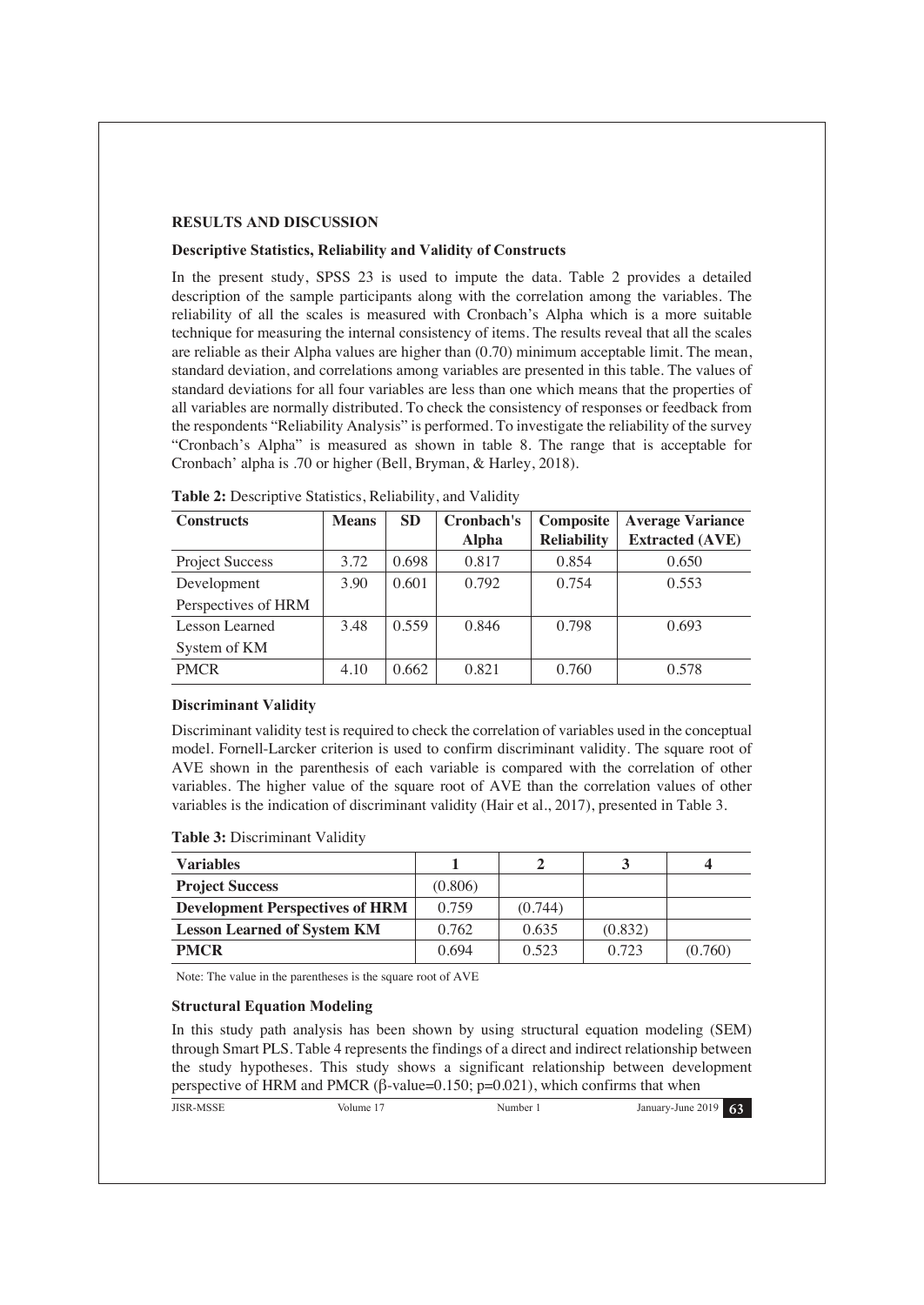organization satisfied their employee's needs, provide a career path and better working environment for them then retention rate would be increased. This notion is also supported by Kwenin et al., (2013). On the other hand, it does not solely depend on HR system to retain competency, even if the organization provides better training to its employees, that enhance their skills and abilities then there may be a chance that it creates more and better opportunity for them in the market (Smith & Oczkowski, 2011).

**Table 4:** Standardized Estimate of Path Analysis

| <b>Hypotheses</b>                                          | ß     | <b>P</b> Values | <b>Decision</b> |
|------------------------------------------------------------|-------|-----------------|-----------------|
| <b>Direct Effect</b>                                       |       |                 |                 |
| Developmental Perspectives of HRM - PMCR                   | 0.150 | **              | Rejected        |
| Developmental Perspectives of HRM - Project Success        | 0.017 | $\ast$          | Accepted        |
| Lessons Learned Systems of KM - PMCR                       | 0.221 | ***             | Accepted        |
| Lessons Learned Systems of KM - Project Success            | 0.242 | ***             | Accepted        |
| <b>PMCR</b> - Project Success                              | 0.157 | ***             | Accepted        |
| <b>Indirect Effect</b>                                     |       |                 |                 |
| Developmental Perspectives of HRM - PMCR - Project Success | 0.008 | 0.107           | Rejected        |
| Lessons Learned Systems of KM - PMCR - Project Success     | 0.157 | ***             | Accepted        |

Note:  $N = 310.$  \*p < .05. \*\*p < .01. \*\*\*p < .00

A significant relationship between development perspective of HRM and project success has found in this study that indicates that although most of the Pakistani organization retain their project managers for an extended period due to their improvement in HR system still there is a room for improvement in HR system and policies. Project managers usually do not have long-term future perspectives on a particular position in an organization due to the time-bound nature of the project for which their services are hired by an organization which, by its very nature, itself is not a permanent entity (El-Sabaa, 2001). Therefore, the results show weak support for the relationship between development perspective of HRM and project success  $(\beta$ -value=0.017; p=0.081). The hypothesis 3 and 4 are also supported that explains most of the organizations relocate their project managers with retaining lesson learned in the previous project to be used in the future projects that can help them to enhanced competency during the project (Stosic et al., 2017).

This can help them to attach to the organization and contribute to the project success. The significant relationship between a lesson learned the system of KM and project success also explain that employees share their knowledge with others in the organization. Knowledge sharing is the process by which one department of the company is distressed from other (Gemunden et al., 2018), one department gain experience from other department and start to work more efficiently from that department from which it gains experience. Table 4 indicates the significant positive relationship between PMCR and project success (P<.05) that support hypothesis 5. In this study, the mediating impact of PMCR between development perspective of HRM with project success is not supported that opens a new avenue for research. However, hypothesis 7 which explains the mediating role of PMCR between a lesson learned the system of KM and project success is supported ( $\beta$ -value=.0.157; p=0.000).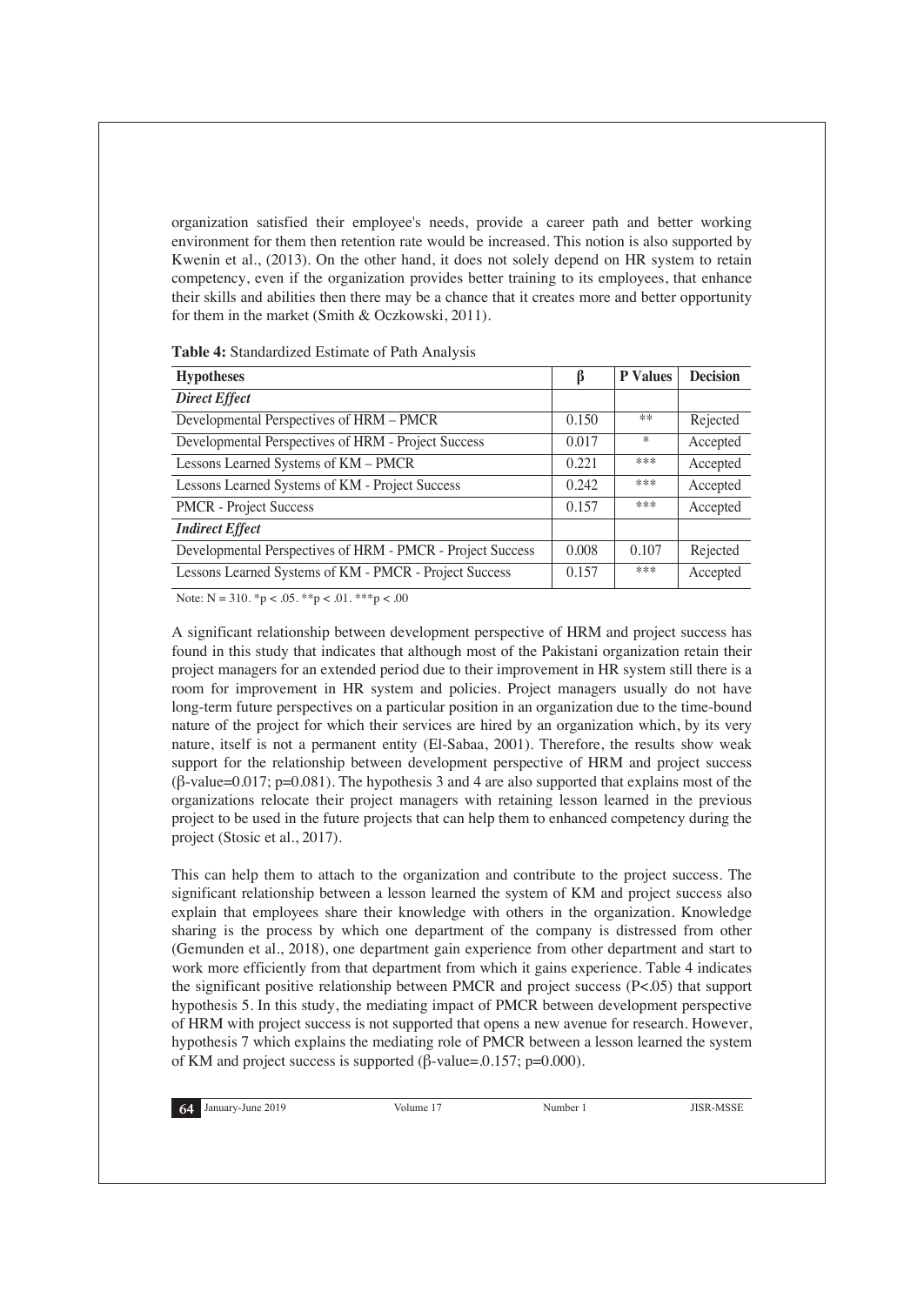## **CONCLUSION**

The contribution of this study is imperative in existing knowledge of development perspective of HRM; lesson learned the system of KM, PMCR and project success. The relationship of the development perspective of HRM, lesson learned the system of KM and project success with the mediation of PMCR. The findings confirmed that the development perspective of HRM and lesson learned the system of KM has a significant positive relationship with PMCR and project success. PMCR plays a mediating role between lesson learned system of KM and project success. A significant positive relationship has been proved between PMCR and project success. The results of this study suggested that it is important for the organizations to retain competency to achieve project success and this study were supposed to help for management to maintain competency for achieving project success.

## **Practical Implications**

Recent research has considerable practical implications. Organizations should try to adopt strategies which help them to achieve project success. Organizations should eliminate those factors that fail to regain competency. They should understand that every employee has some desire which should be satisfied with keeping the employees in the organization and to increase their productivity. One can do so by observing the duties and responsibilities of the managers at the workplace by questioning them about their competency need to perform their work efficiently and by adopting techniques like interviewing and questionnaire. By applying these techniques organization would be able to retain its competency and would be able to achieve success in the projects.

#### **Limitation and Future Directions**

This study has some limitations which provide directions for future research. Firstly, the current research has examined the effects of only two independent variables that are development perspective of HRM; lesson learned the system of KM. There are many other variables like organizational environment, market conditions, perceived organization support that have an impact on PMCR and project success. Secondly, the mediating role of PMCR between development perspective of HRM and project success is not proved in this study. This may have happened due to some cultural factors so in future researchers may also consider the cultural impact on PMCR. Thirdly, the sample is taken from the telecommunication industry of Lahore, Pakistan. The future researchers can testify the model in other areas of Punjab as well as other provinces of Pakistan.

#### **REFERENCES**

- Ahmadabadi, A. A., & Heravi, G. (2019). The effect of critical success factors on project success in Public-Private Partnership projects: A case study of highway projects in Iran. *Transport Policy*, 73, 152-161.
- Ahammad, M. F., Tarba, S. Y., Liu, Y., & Glaister, K. W. (2016). Knowledge transfer and cross-border acquisition performance: The impact of cultural distance and employee retention. *International Business Review*, 25(1), 66-75.
- Aitken, A., & Crawford, L. (2007). Coping with stress: Dispositional coping strategies of project managers. *International Journal of Project Management*, 25(7), 666-673.
- Allen, D., & Bryant, 0P. (2010). Retaining talent: Replacing misconceptions with evidence-based strategies. *The Academy of Management Perspectives*, 24(2), 48-64.

```
JISR-MSSE Volume 17 Number 1 January-June 2019 65
```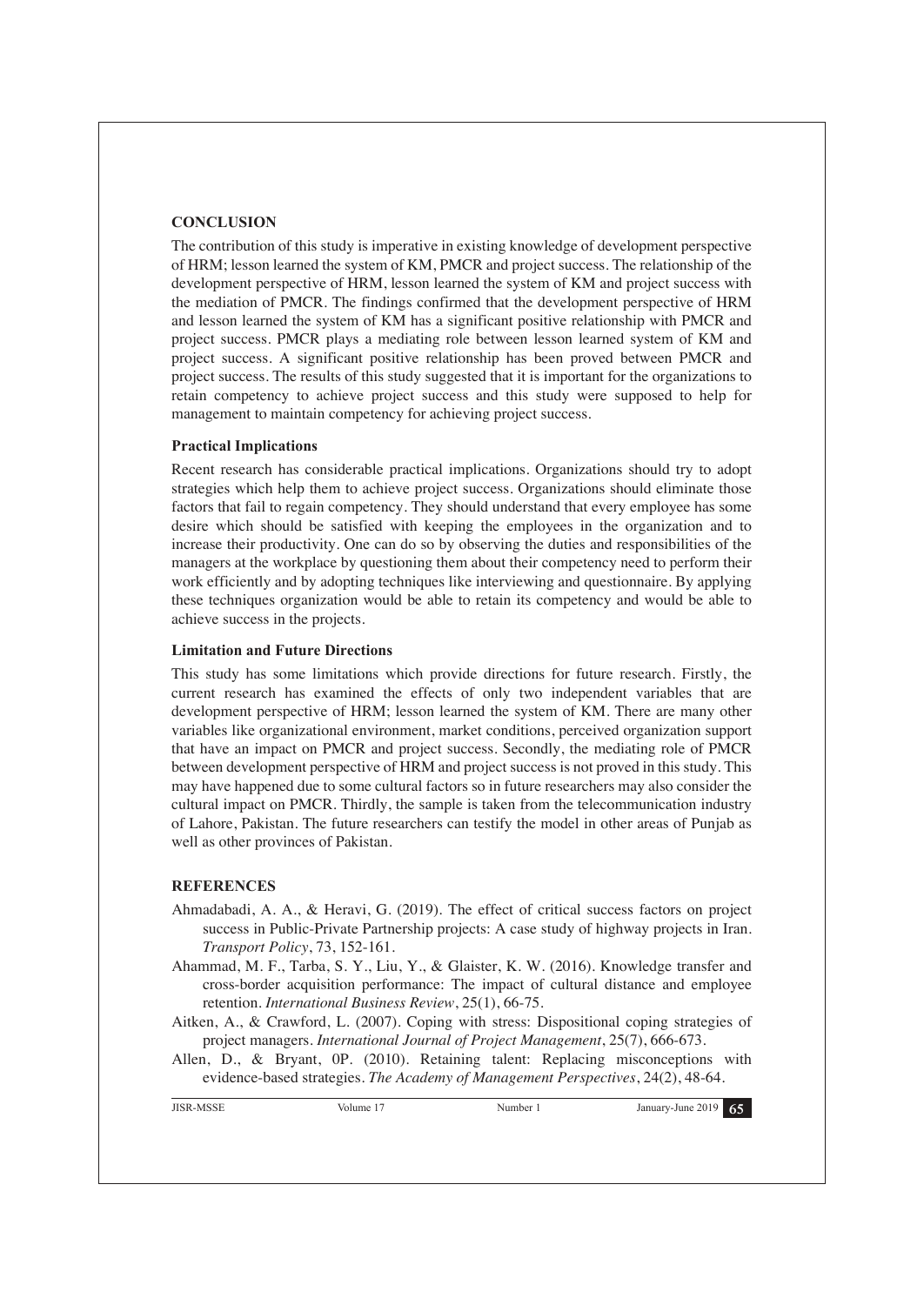- An, Y., Garvin, M. J., & Hall, R. P. (2017). Pathways to Better Project Delivery: The Link Between Capacity Factors and Urban Infrastructure Projects in India. *World Development*, 94, 393-405.
- Badewi, A. (2016). The impact of project management (PM) and benefits management (BM) practices on project success: Towards developing a project benefits governance framework. *International Journal of Project Management*, 34(4), 761-778.
- Bell, E., Bryman, A., & Harley, B. (2018). *Business Research Methods*. Oxford university press.
- Bell, B., & Kozlowski, S. (2008). Active learning: Effects of core training design elements on self-regulatory processes, learning, and adaptability. *Journal of Applied Psychology*, 93(2), 296- -316.
- Bredillet, C., & Tywoniak, S. (2015). What is a good project manager? An Aristotelian perspective. *International Journal of Project Management*, 33(2), 254-266.
- Bredin, K., & Soderlund, J. (2013). Project managers and career models: An exploratory comparative study. *International Journal of Project Management*, 31(6), 889-902.
- Caldas, C., & Gibson, J. (2009). Identification of effective management practices and technologies for lessons learned programs in the construction industry. *Journal of Construction Engineering and Management*, 135(6), 531-539.
- Cao, L., & Hirschi, A. (2014). Perceived organizational support and intention to stay in host countries among self-initiated expatriates: The role of career satisfaction and networks. *The International Journal of Human Resource Management*, 25(14), 2013-2032.
- Chamberlin, M., Newton, D. W., & LePine, J. A. (2018). A meta-analysis of empowerment and voice as transmitters of high‐performance managerial practices to job performance. *Journal of Organizational Behavior*, 39(10), 1296-1313.
- Crawford, L., 2005. Senior management perceptions of project management competence. *International Journal Project Management*, 23, 7–16.
- Davies, A., & Brady, T. (2016). Explicating the dynamics of project capabilities. *International Journal of Project Management*, 34(2), 314-327.
- Duffield, S., & Whitty, S. J. (2016). How to apply the Systemic Lessons Learned Knowledge model to wire an organization for the capability of storytelling. *International Journal of Project Management*, 34(3), 429-443.
- Elattar, S. (2009). Towards developing an improved methodology for evaluating performance and achieving success in construction projects. *Scientific Research and Essays*, 4(6), 549-554.
- El-Sabaa. (2001). The skills and career path of an effective project manager. *International Journal of Project Management*, 19(1), 1-7.
- Ekrot, B., Kock, A., & Gemunden, H. G. (2016). Retaining project management competence—Antecedents and consequences. *International Journal of Project Management*, 34(2), 145-157.
- Engelbrecht, J., Johnston, K. A., & Hooper, V. (2017). The influence of business managers' IT competence on IT project success. *International Journal of Project Management*, 35(6), 994-1005.
- Ferrada, X., Núñez, D., Neyem, A., Serpell, A., & Sepúlveda, M. (2016). A lessons-learned system for construction project management: A preliminary application. *Procedia-Social and Behavioral Sciences*, 226, 302-309.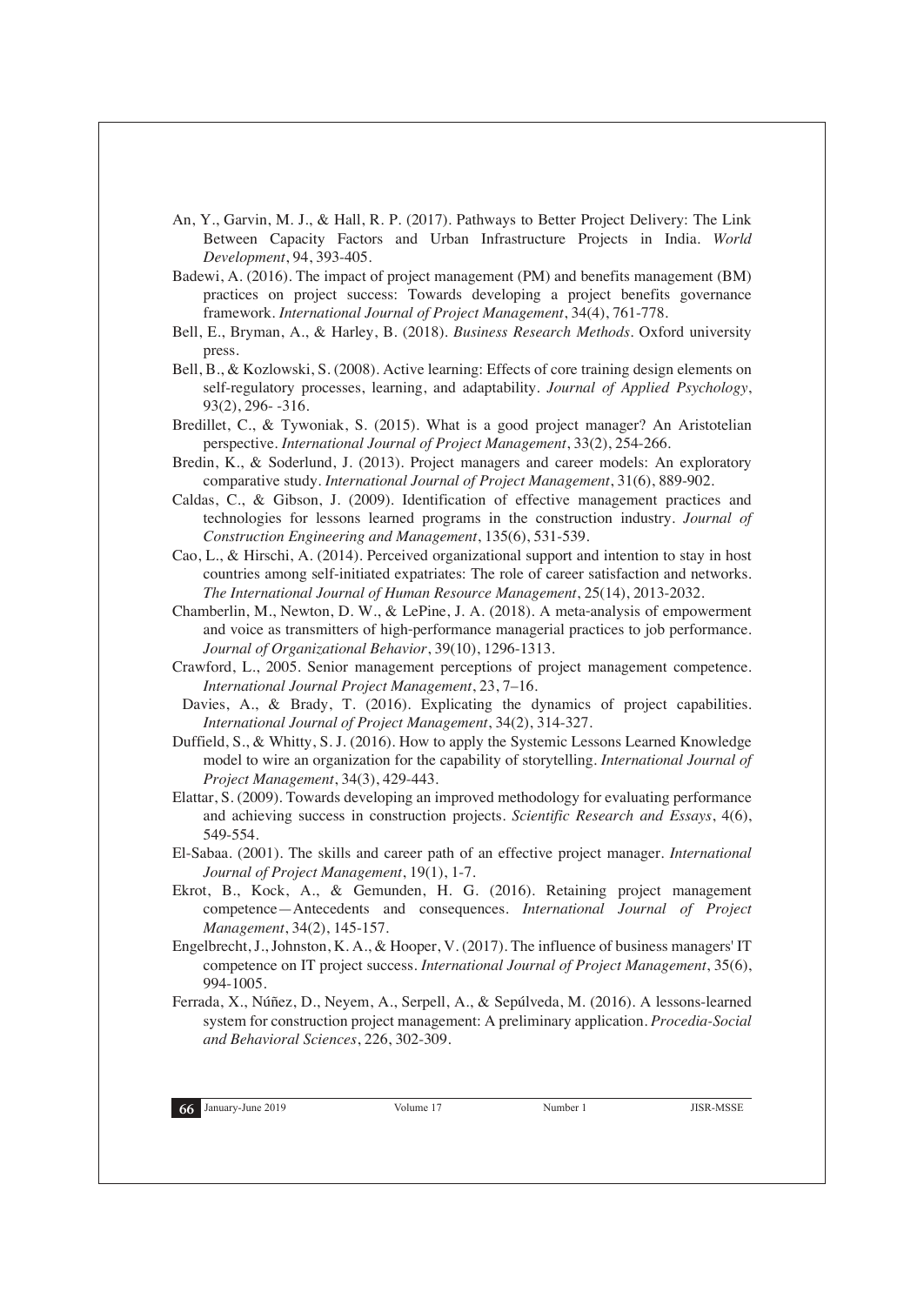- Gemunden, H. G., Lehner, P., & Kock, A. (2018). The project-oriented organization and its contribution to innovation. *International Journal of Project Management*, 36(1), 147-160.
- Gholami, M., & Asli, M. (2013). Investigating the influence of knowledge management practices on organizational performance: An empirical study. *Acta Polytechnica Hungarica*, 10(2), 205-216.
- Grant, R. (1996). Prospering in dynamically-competitive environments: Organizational capability as knowledge integration. *Organization Science*, 7(4), 375-387.
- Gubbins, C., & Garavan, T. (2006). Enhancing the role of the HRD function: The case of a health services organization. *Irish Journal of Management*, 27(1), 171.
- Hair, J., Hollingsworth, C. L., Randolph, A. B., & Chong, A. Y. L. (2017). An updated and expanded assessment of PLS-SEM in information systems research. *Industrial Management & Data Systems*, 117(3), 442-458.
- Hoegl, M., & Schulze, A. (2005). How to support knowledge creation in new product development: An investigation of Knowledge Management methods. *European Management Journal*, 23(3), 263-273.
- Holzle, K. (2010). Designing and implementing a career path for project managers. *International Journal of Project Management*, 28(8), 779-786.
- Hutchings, K., Zhu, C., & Cooper, B. (2009). Perceptions of the effectiveness of training and development of 'grey-collar' workers in the People's Republic of China. *Human Resource Development International*, 12(3), 279-296.
- Jha, K., & Iyer, K. (2007). Commitment, coordination, competence, and the iron triangle. *International Journal of Project Management*, 25(5), 527-540.
- Kregel, I., Ogonek, N., & Matthies, B. (2019). Competency profiles for lean professionals–An international perspective. *International Journal of Productivity and Performance Management*, 68(2), 423-446. Kuchinke, K. (2010). Human development as a central goal for human resource development. *Human Resource Development International*, 13(5), 575-585.
- Kwenin, D., Muathe, S., & Nzulwa, R. (2013). The influence of employee rewards, human resource policies and job satisfaction on the retention of employees in Vodafone Ghana Limited. *European Journal of Business and Management*, 5(12), 13-20.
- Lee, J. Y., Park, S., & Baker, R. (2018). The moderating role of top management support on employees' attitudes in response to human resource development efforts. *Journal of Management & Organization*, 24(3), 369-387.
- Lobo, S., & Whyte, J. (2017). Aligning and Reconciling: Building project capabilities for digital delivery. *Research Policy*, 46(1), 93-107.
- Marabelli, M., & Galliers, R. D. (2017). A reflection on information systems strategizing: the role of power and everyday practices. *Information Systems Journal*, 27(3), 347-366.
- Metaxiotis, K., & Ergazakis, K. (2005). Exploring the world of knowledge management: Agreements and disagreements in the academic/practitioner community. *Journal of Knowledge Management*, 9(2), 6-18.
- Mir, F.A, & Pinnington, A. (2014). ). Exploring the value of project management: Linking project management performance and project success. *International Journal of Project Management*, 32(2), 202-217.
- Muller, R., & Turner, R. (2007). The influence of project managers on project success criteria and project success by type of project. *European Management Journal*, 25(4), 298-309.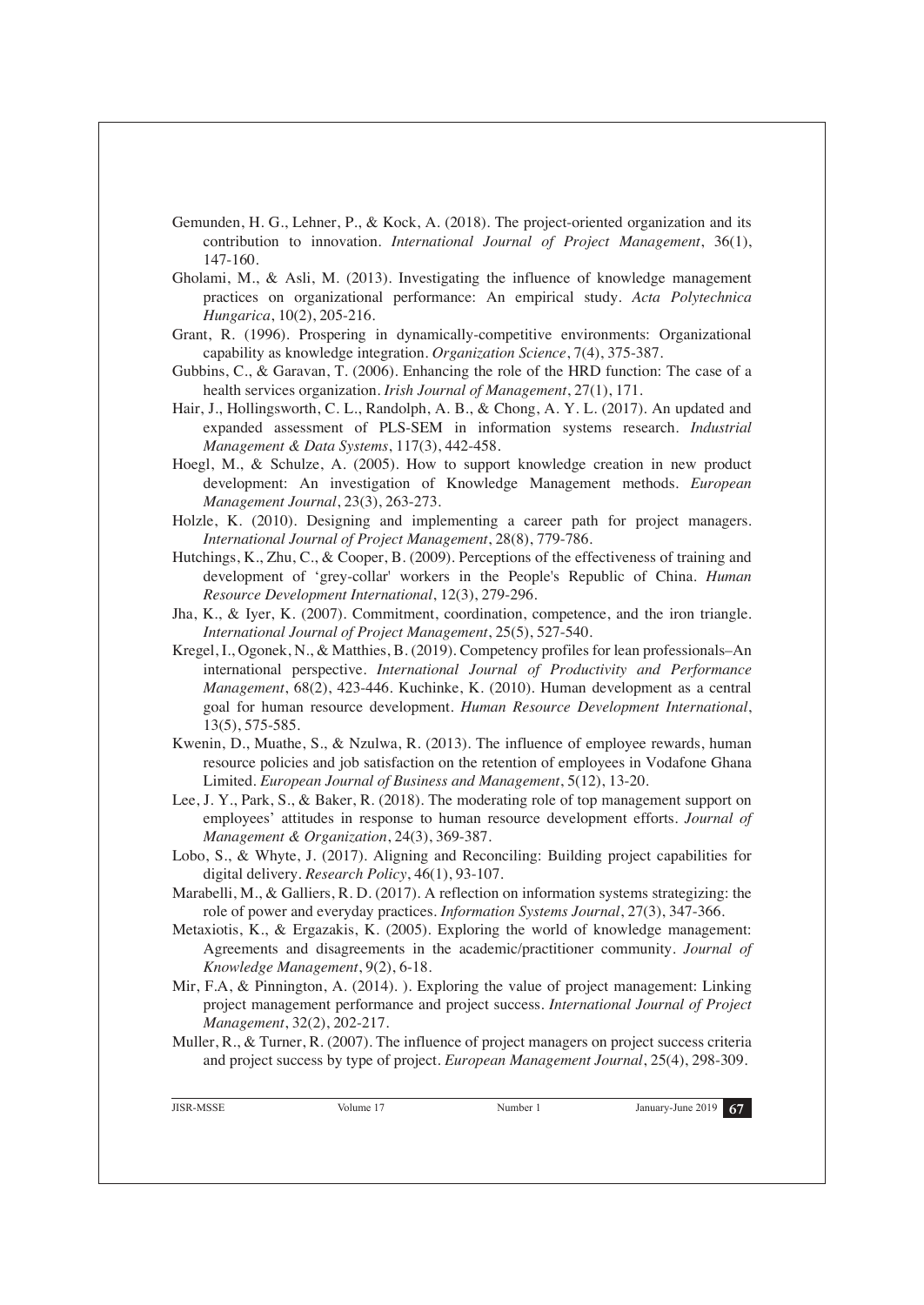- Ng, T., & Butts, M. (2009). Effectiveness of organizational efforts to lower turnover intentions: The moderating role of employee locus of control. *Human Resource Management*, 48(2), 289-310.
- Nguyen, H. T., & Hadikusumo, B. (2017). Impacts of human resource development on engineering, procurement, and construction project success. B*uilt Environment Project and Asset Management*, 7(1), 73-85.
- Noe, R., Tews, M., & Dachner, A. (2010). Learner engagement: A new perspective for enhancing our understanding of learner motivation and workplace learning. *Academy of Management Annals*, 4(1), 279-315.
- Pak, A., Carden, L. L., & Kovach, J. V. (2016). Integration of project management, human resource development, and business teams: a partnership, planning model for organizational training and development initiatives. *Human Resource Development International*, 19(3), 245-260.
- Paranagamage, P., & Carrillo, P. (2012). Lessons learned practices in the UK construction sector: current practice and proposed improvements. *Engineering Project Organization Journal*, 2(4), 216-230.
- Radujkovic, M., & Sjekavica, M. (2017). Project management success factors. *Procedia Engineering*, 196, 607-615.
- Raziq, M. M., Borini, F. M., Malik, O. F., Ahmad, M., & Shabaz, M. (2018). Leadership styles, goal clarity, and project success: Evidence from project-based organizations in Pakistan. *Leadership & Organization Development Journal*, 39(2), 309-323.
- Ruuska, I., & Teigland, R. (2009). Ensuring project success through collective competence and creative conflict in public-private partnerships–A case study of Bygga Villa, a Swedish triple helix e-government initiative. *International Journal of Project Management*, 27(4), 323-334.
- Sammarra, A., & Biggiero, L. (2008). Heterogeneity and specificity of Inter‐Firm knowledge flow in innovation networks. *Journal of Management Studies*, 45(4), 800-829.
- Senaratne, S., & Malewana, C. (2011). Linking individual, team and organizational learning in construction project team settings. Architectural Engineering and Design Management, 7(1), 50-63.
- Smith, A., & Oczkowski, E. (2011). To have and to hold: modeling the drivers of employee turnover and skill retention in Australian organizations. *The International Journal of Human Resource Management*, 22(2), 395-416.
- Stosic, B., Mihic, M., Milutinovic, R., & Isljamovic, S. (2017). Risk identification in product innovation projects: new perspectives and lessons learned. *Technology Analysis & Strategic Management*, 29(2), 133-148.
- Suikki, R., & Tromstedt, R. (2006). Project management competency development framework in turbulent business environment. *Technovation*, 26(5), 723-738.
- Suraj, O., & Ajiferuke, I. (2013). Knowledge management practices in the Nigerian telecommunications industry. *Knowledge and Process Management*, 20(1), 30-39.
- Tseng, S. (2014). The impact of knowledge management capabilities and supplier relationship management on corporate performance. *International Journal of Production Economics*, 154, 39-47.

Turner, R., & Huemann, M. (2008). Human resource management in the project-oriented organization: Employee well-being and ethical treatment. *International Journal of Project Management*, 26(5), 577-585.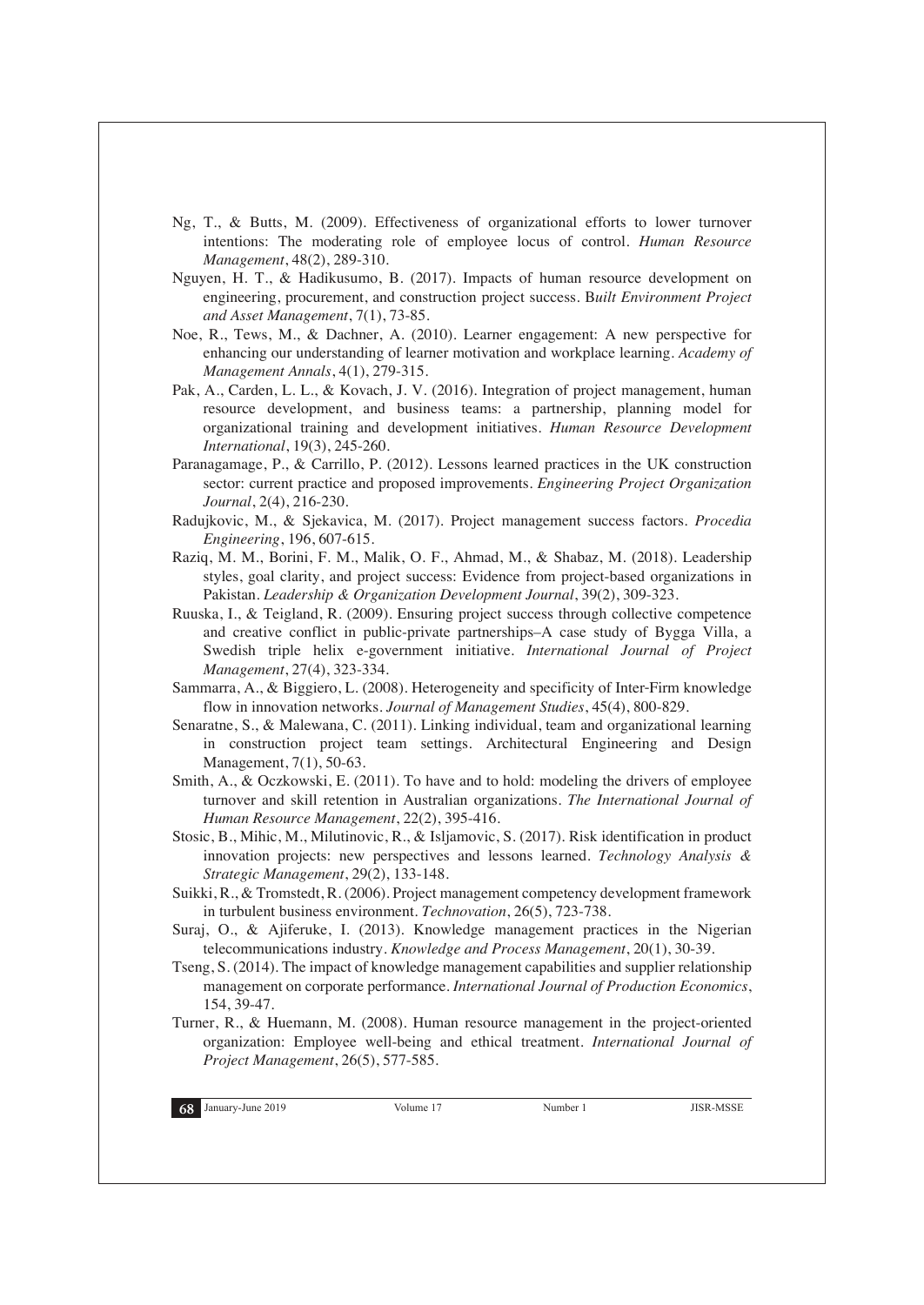- Yusof, M., & Bakar, A. (2012). Knowledge management and growth performance in construction companies: A framework. *Procedia-Social and Behavioral Sciences*, 62, 128-134.
- van der Vleuten, C. P. (2015). Competency-based education is beneficial for professional development. *Perspectives on Medical Education*, 4(6), 323-325.
- Zhao, D., Zuo, M., & Deng, X. N. (2015). Examining the factors influencing cross-project knowledge transfer: An empirical study of IT services firms in China. *International Journal of Project Management*, 33(2), 325-340.
- Zollo, M., & Winter, S. (2002). Deliberate learning and the evolution of dynamic capabilities. *Organization Science*, 13(3), 339-351.